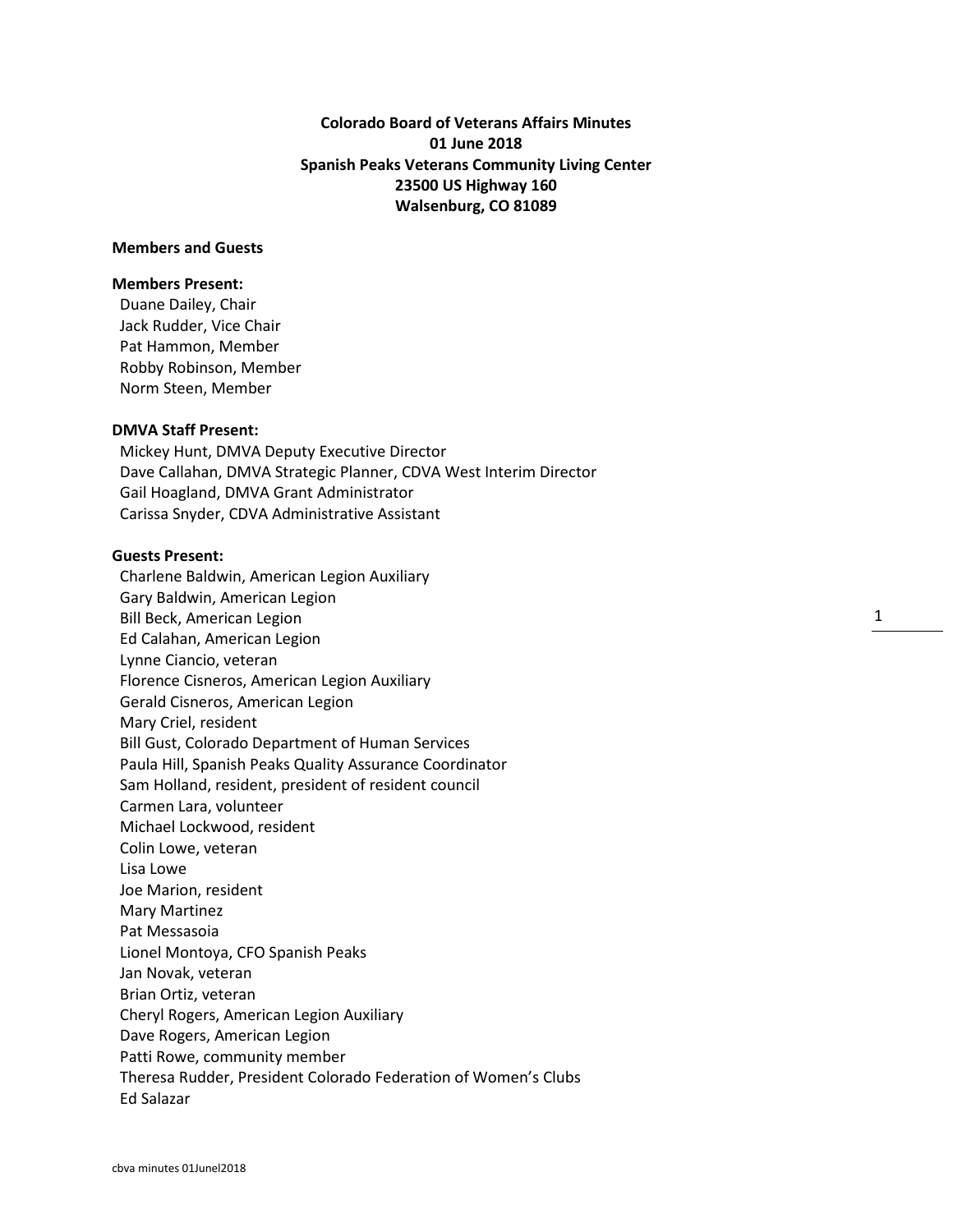April Secor, Spanish Peaks Administrator Jay Scott, CVSO Otero County Bill Shephard, American Legion Evelyn Shepard, American Legion Auxiliary Edwin Spitzer Nick Vigil, CVSO Huerfano County Roger Watkins, Spanish Peaks Kay Whitley, CEO Spanish Peaks

#### **Opening**

The meeting was called to order by Mr. Dailey at 0902 hours. Proceedings began with presentation of the colors by American Legion Post 16, a reading of the poem Common Solider performed by Gary Baldwin of American Legion Post 16, and a rendition of Taps. This was followed by the pledge of allegiance recited in unison and then a moment of silence for POWs, MIAs, and troops overseas.

Mr. Dailey identified the Board and thanked all in attendance. The roll of Board members was called and it was noted that this would the final roll call for longtime member Robby Robinson, attending his last meeting as a Board member.

Mr. Robinson gave an update to the Board from the SVCLC commission, saying that Mr. Gust reported on the finances of the Spanish Peaks hospital and that costs have been adjusted and operating losses reduced. Mr. Dailey asked if Mr. Robinson would continue in his role as the Board liaison the SVCLC commission and Mr. Robinson agreed. Mr. Dailey presented Mr. Robinson with a plaque honoring his years of service to the Board and commended him on his continuing contribution to and advocacy for the wellbeing of Colorado veterans.

Mr. Dailey said that Ms. Golonka was waiting to join the meeting by phone while some technical difficulties were addressed. He then invited introductions from DMVA staff and from around the room.

#### **Approval of Minutes**

Mr. Dailey corrected page two of the drafted minutes to clarify that the town halls held in the month of April were in Summit County and in Grand County. The minutes were approved as corrected.

#### **Board Member Comments**

Ms. Hammon said the VOA office in Eagle County is assisting with the local housing crisis. The Grand Junction hospital held its quarterly forum and reported that surveys have been positive and staffing levels at the hospital are good. Primary care is now available in Glenwood Springs and the Glenwood Springs resource center continues to do well. Eagle County now provides a daily shuttle to Grand Junction. The VFW has just awarded its annual scholarships.

Mr. Rudder said that Memorial Day events in the San Luis Valley included a ceremony at the cemetery at Homelake, a USAF flyby, and a Civil War reenactment. The veterans coalition continues to focus on suicide prevention. Veterans to Farmers and Healing Waters continue to assist veteran in the San Luis Valley.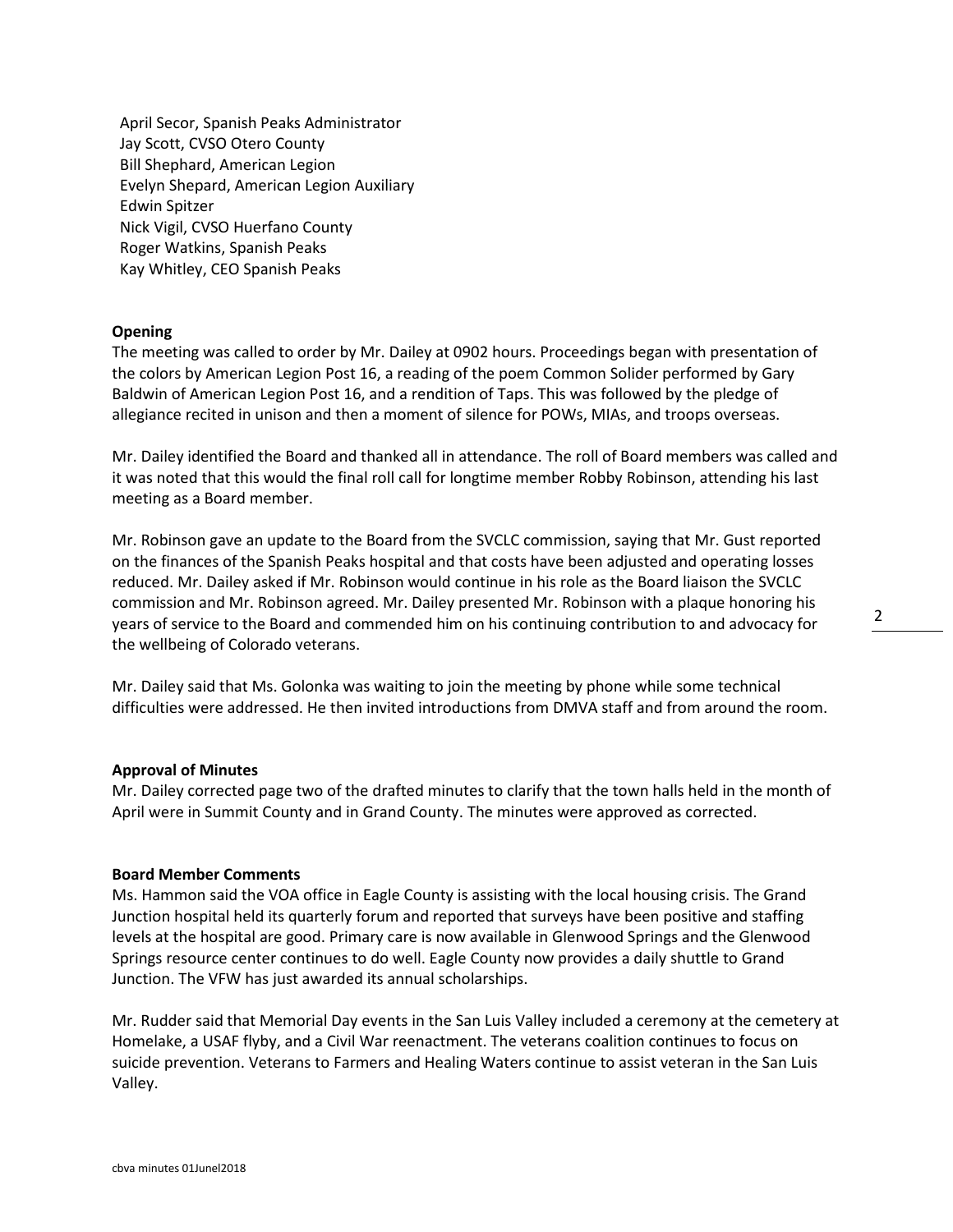Mr. Steen said the Veterans Commission Engagement Board held its first meeting for the Pikes Peak region on 22 May. This complements a nationwide effort by VA to actively engage with veteran communities. Current and upcoming events include the Air Force Academy hosting the DoD Warrior Games 01-09 June, a veteran job fair at Mount Carmel on 21 June, Veterans Day at the El Paso County Fair on 14 July, and Vet Fest at Sky Sox Stadium on 04 August.

Mr. Robinson said that he spoke at the Grand Lake Memorial Day celebration. The event was well attended.

Mr. Dailey said that Mr. Robinson was also the grand marshal of the Grand Lake Memorial Day parade and thanks him for his participation that day. The parade's history extends to survivors of the attack on Pearl Harbor. He attended a panel discussion on access to VA health care in Denver in May. It was noted of the average 22 veteran suicides per day, 14 of those veteran were never in VA health care.

## **Community Presentations**

#### Spanish Peaks Veteran Community Living Center

Ms. Secor briefed the Board and other attendees on the community living center at Spanish Peaks. Recent expansion of telehealth services has improved access to care and made it faster to get referrals. Psychiatric services are also available via telehealth. Recent activities included a Mother's Day luau and a Memorial Day observation, as well as recurring events such as shopping trips, dining out, and art gallery visits. Upcoming events include fireworks for Independence Day and a Rolling for Freedom fundraiser in August. The CLC recently earned a five-star CMS rating and the hospital was named one of the top 20 critical access hospitals by the National Rural Health Association. They are currently working on incentives to recruit and retain CNAs with such programs as paid training and tuition reimbursement. The mill levy passed in May is anticipated to help offset some of the impact of recent cuts to state provider fees.

#### American Legion Post 16

Adjutant Dave Rogers welcomed the Board to Huerfano County. He said that the county population is 14.4% veterans, more than twice the national average. Post 16 currently administers a VTF grant and this has been their first year to do so. As the grant administrator he said he observed two noticeable trends among veterans who need emergency assistance: either they are waiting for social service assistance which is progressing too slowly for their needs or they are waiting until they are in crisis before seeking assistance. He shared anecdotes about veterans who have been assisted by the grant funds within the past year. The post has not encountered any homeless veterans in the area, but the county does have an older population and those individuals often need more services. Problems with the Choice program are ongoing. He thanked Ms. Hoagland for her support with the administration of this grant.

#### **Public Comment**

Mr. Scott said that the local American Legion post decorated more than 1,700 graves for Memorial Day. Veterans in La Junta have seen a decrease in the number of primary care providers available to them due to difficulties with Health Net.

Ms. Rogers spoke for Ms. Criel, who said that the American Legion and Auxiliary helped her to get her voice box. She thanked the Board for their visit.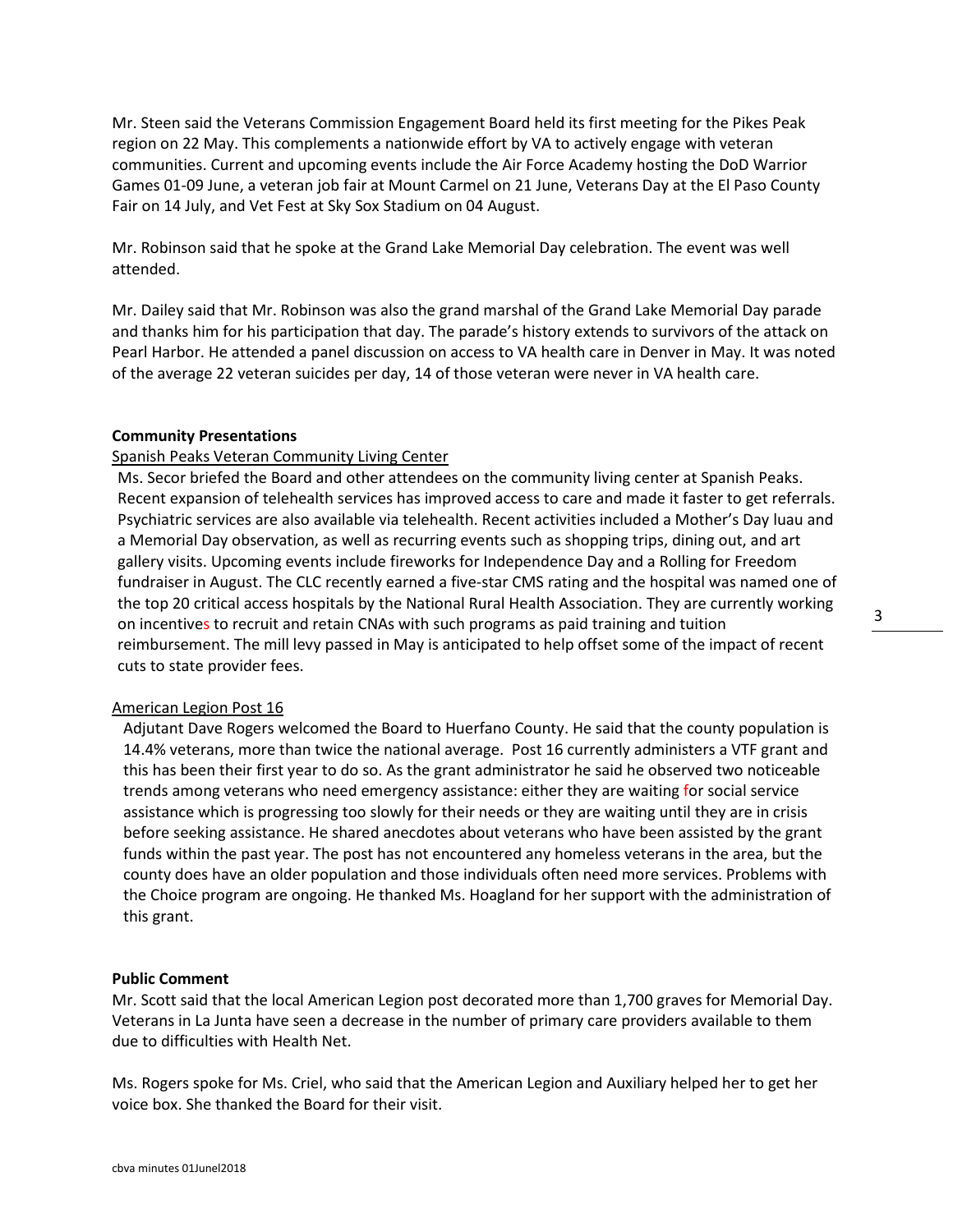Mr. Montoya said that having the hospital and CLC adjacent has helped to facilitate resident's access to care, including hospital visits.

Mr. Baldwin agreed with the concern regarding access to primary and specialty care. Appointments scheduled as far away as Pueblo are sometimes cancelled and veterans are left with nowhere to go. He asked Ms. Whitley if she could confirm a rumor among residents that employees were instructed not to disclose that day's Board meeting at the CLC. Ms. Secor said that the meeting was announced in the resident council meeting and published to local CVSOs. Ms. Whitley said she will check the communication boards to make sure information is communicated uniformly. Ms. Lara said that she also heard that the meeting information was not published. She would also like to see more attention paid to residents' concerns.

Mr. Dailey asked what the process of inquiry is for resident concerns. Ms. Secor said she is the facility grievance officer and that the grievance policy and grievance forms are published and available throughout the facility. She also receives reports of concerns mentioned in resident council meetings. Mr. Marion said that residents often do not grieve because they do not think that complaints will result in action.

Mr. Beck asked whether any percentage of the mil levy was designated for only the CLC. Mr. Montoya said the mill levy is not thus restricted and the funds are available to entire complex.

Mr. Marion and Ms. Criel expressed concerns in regard to pain management. Ms. Secor said that there are CMS regulations in place that require the CLC to reduce the utilization of psychotropic and pain medication.

Mr. Dailey thanked all of the residents for speaking and encouraged them to continue to share any concerns.

#### **Recess**

The Board here recessed from 10:33 a.m. to 10:51 a.m.

#### **Reports**

Mr. Hunt said DMVA will visit Spanish Peaks in October. He met with the UVC legislative committee on 29 May. He reminded posts and CVSOs in attendance that the fiscal year is closing and grant funds must be expended.

Mr. Callahan said with the increasing service capacity provided by the new One Source on the western slope, the Division of Veterans Affairs has been geographically divided into East and West regions. Groundbreaking for the One Source is scheduled for 20 July and the facility will open in January. Additional funding has been approved to support county veterans service offices.

Ms. Hoagland had no additions to her submitted report.